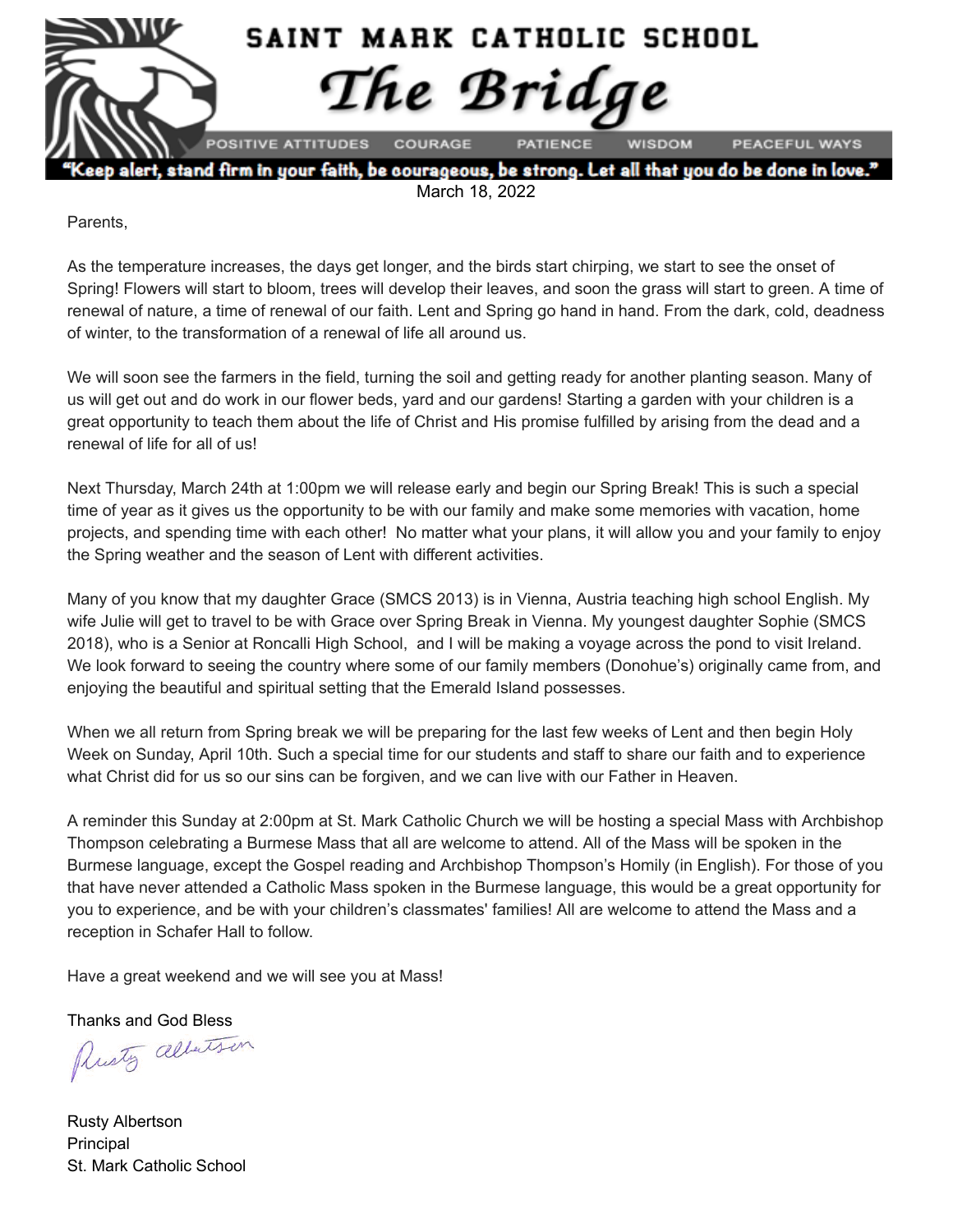## CALENDAR

| Thursday | Mar 24        | 1:00 | Spring Break begins!                     |
|----------|---------------|------|------------------------------------------|
| Monday   | Apr 4         |      | <b>School Resumes after Spring Break</b> |
| Friday   | Apr 15        | 1:00 | 1:00 Dismissal - NO AFTER CARE           |
| Monday   | Apr 18        |      | No School - Easter Monday                |
| Friday   | May 6         | 1:00 | 1:00 Dismissal - NO AFTER CARE           |
| Thursday | <b>May 19</b> |      | Last Day of School                       |

## LUNCH MENU

#### **March 21 thru 25, 2022**

#### *On Ash Wednesday and Fridays during Lent, we will be serving fish nuggets instead of chicken and we will not offer chicken patties.*

| <b>Monday</b> | Daily Choice or Popcorn Chicken, Sweet Potato Fries and Goldfish               |
|---------------|--------------------------------------------------------------------------------|
| Tuesday       | Daily Choice or Pork Carnitas on Tortilla, Black Beans and Corn                |
| Wednesday     | Daily Choice or Homestyle Meatballs, Bowtie Pasta, Green Beans and Dinner Roll |
| Thursday      | Daily Choice or Personal Pepperoni or Cheese Pizza                             |
| <b>Friday</b> | NO SCHOOL ~ HAVE A GREAT SPRING BREAK!                                         |

### **GENERAL ANNOUNCEMENTS**



#### **Monday, May 23rd - Thursday, May 26th (8:00am - 11:30am)**

This camp is a high energy, hands-on camp for all our current PreK - 3rd grade students that will help your child(ren) continue to grow in their academics and faith. Registration forms have been sent home. Please return by Thursday, March 24th.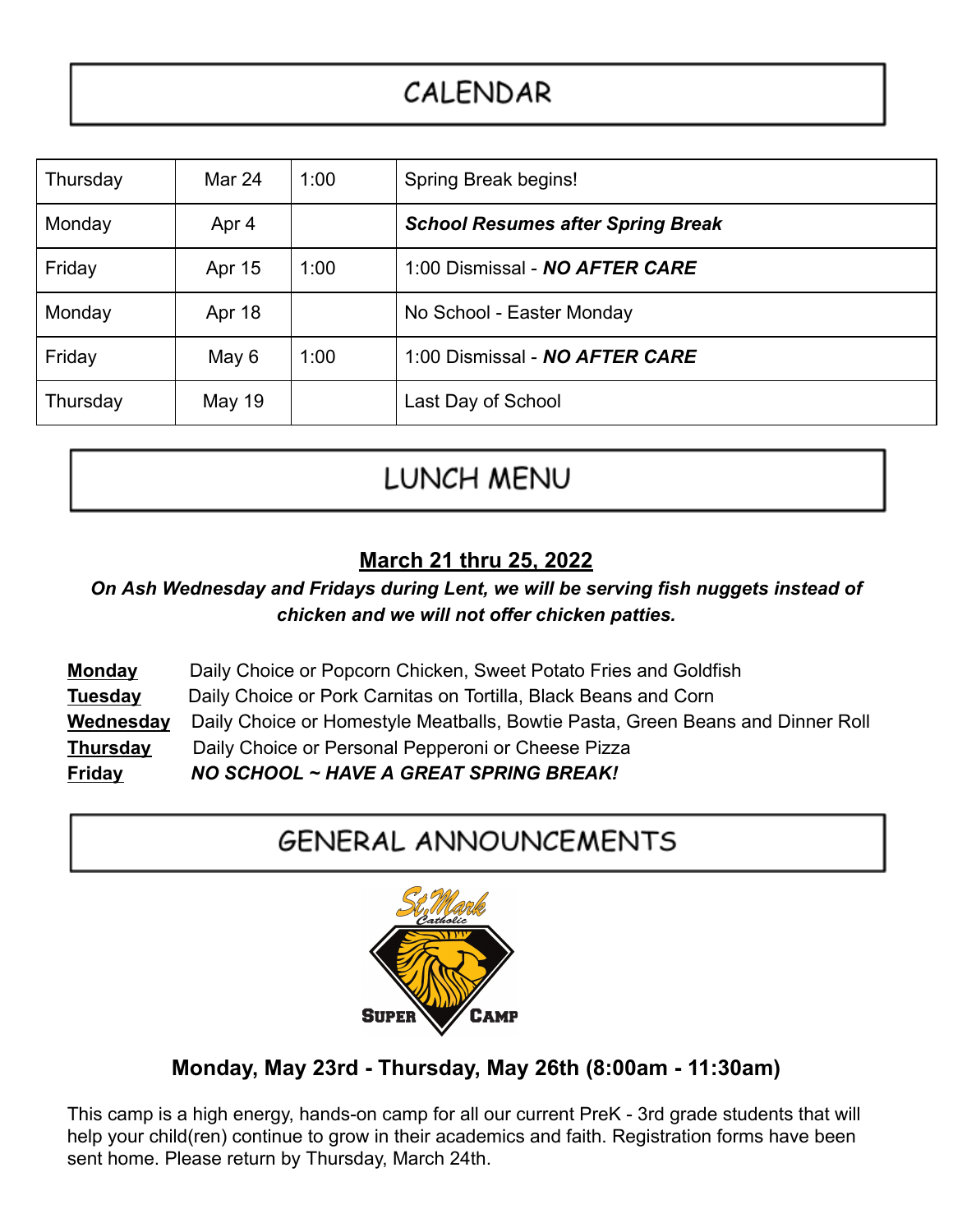

## **CYO SPORTS**

For CYO athletic questions, please contact one of the following on the St. Mark Athletic Commission Board:

- SMAC President ~ Michelle Goss at the following email: [gossteach@yahoo.com](mailto:gossteach@yahoo.com)
- SMAC Athletic Director  $\sim$  Frank Litz at the following email: [SMAC@stmarkindy.org](mailto:SMAC@stmarkindy.org)

| <b>Event</b>            | Day of Week   | Opponent       | <b>Time, Location</b>      |  |  |  |
|-------------------------|---------------|----------------|----------------------------|--|--|--|
| March $18$ – March $25$ |               |                |                            |  |  |  |
| <b>Boys Wrestling</b>   | Saturday 3/19 | CYO Tournament | 9:00am, Cardinal Ritter HS |  |  |  |

# CONTINUING FUNDRAISERS



#### **Kroger Community Rewards**

Do you shop at Kroger? Sign up your Kroger's Plus Shopper's Card in the Kroger Community Rewards Program and choose "St. Mark CatholicSchool". Our organization number is: XM409. The web site is: [https://www.kroger.com/topic/sc hool-programs](https://www.kroger.com/topic/sc)



#### **Coca-Cola Rewards Program**

Caps and boxes that have a "My Official Coke Rewards Code" on them Can be redeemed for money and the money goes back to St. Mark School! Just turn your coke reward products into Mrs. Leszcynski in the school office



### **Box Tops for Education**

- **Buy Box Top Products**
- Scan your Receipt (use the app to snap a photo of your receipt within 14 days of purchase



Kroger Commuity Awards is so easy to register you will wonder why you haven't registered yet! We can always count on Kroger and when you "go krogering", SMCS receives great benefits. This allows us to not have to do fundraisers throughout the year. So, please, if you can, please complete the online form and *Go Lions!*